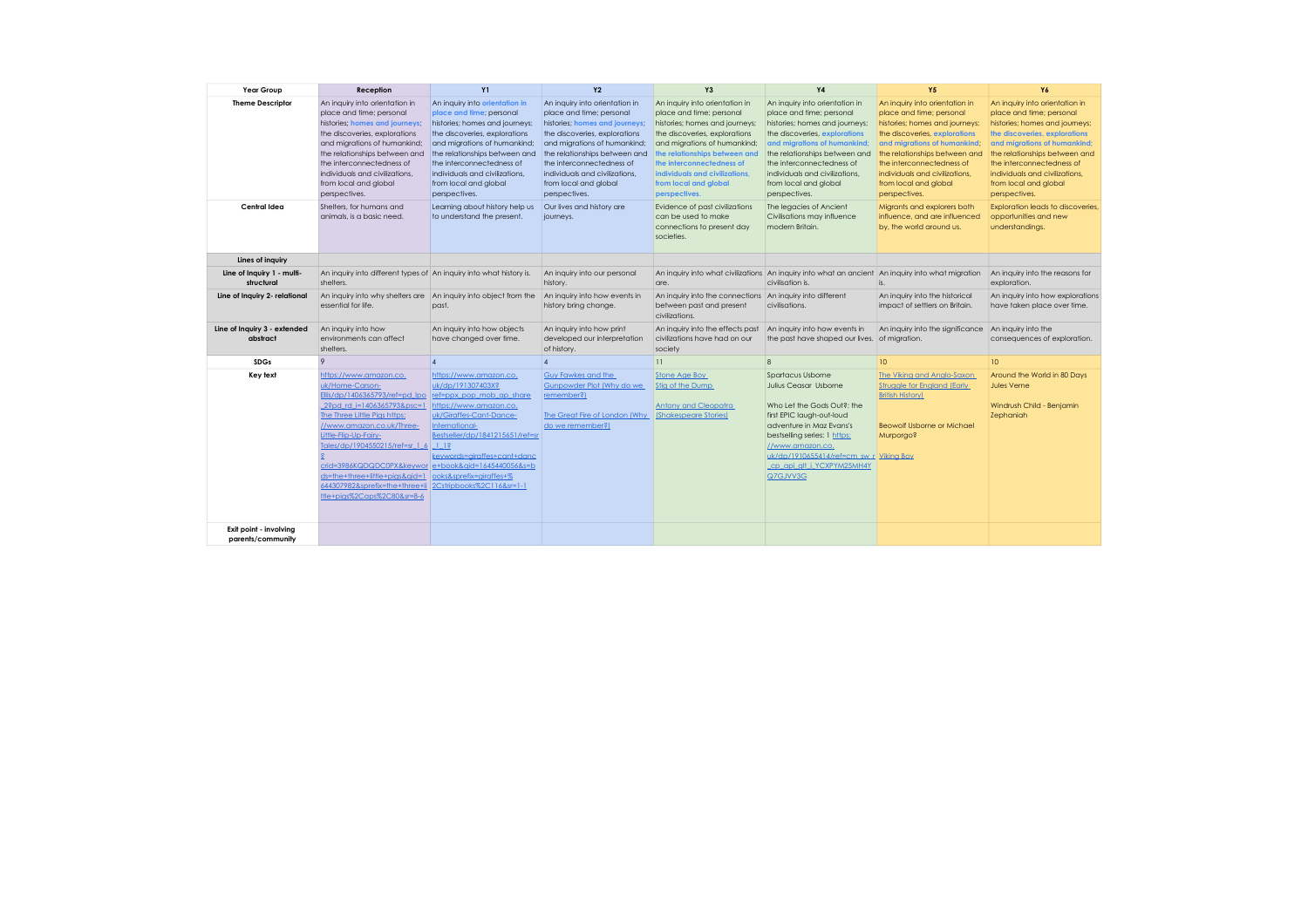| <b>Year Group</b>      | Reception                                                     | <b>Y1</b>                                                    | <b>Y2</b>                                              | Y3                                                          | Υ4                                                                  | <b>Y5</b>                                                                                           | Y6                                                                |
|------------------------|---------------------------------------------------------------|--------------------------------------------------------------|--------------------------------------------------------|-------------------------------------------------------------|---------------------------------------------------------------------|-----------------------------------------------------------------------------------------------------|-------------------------------------------------------------------|
| <b>English Writing</b> | Literacy: Writing How do you                                  | Genres Covered: Diary,                                       | Genres Covered: Narrative.                             | Genres Covered: Narrative.                                  | Genres Covered: Narrative.                                          | Genres Covered: Narrative.                                                                          | Genres Covered: Newspaper,                                        |
|                        | spell? What do you need to                                    | Narrative                                                    | <b>Recount/Diary</b>                                   | Non-Chronological Reports                                   | Recount, Non-Chronological                                          | <b>Recount, Play Scripts</b>                                                                        | Instructions, Discussion, Recount                                 |
|                        | remember when writing                                         |                                                              |                                                        |                                                             | Report                                                              |                                                                                                     |                                                                   |
|                        | sentences? Physical                                           | - Understand the term verb to                                | -Identify and apply adverbs                            | - find adverbials in texts; discuss                         |                                                                     | model use of fronted                                                                                | - practise use of fronted                                         |
|                        | Development: Fine motor -                                     | structure talk about actions;                                | ending in 'ly' to describe how                         | their relationship with the verb;                           | - vary position of the adverbial                                    | adverbial, ensuring correct use adverbial, ensuring correct                                         |                                                                   |
|                        | Which letters are small letters                               | identify action/doing words;                                 | verbs are done.                                        | sometimes change position of                                | in a sentence, ensuring correct                                     | of comma; discuss the effect<br>† of                                                                | placement of comma; discuss                                       |
|                        | and which letters are tall                                    | include doing and being words - Find and form noun phrases   |                                                        | the adverbial in a sentence;                                | use of comma; discuss the                                           | moving position of adverbial e.                                                                     | the effect of moving position                                     |
|                        | letters? Physical Development:                                | when composing sentences.                                    | and verbs in written sentences.                        | identify prepositions in context;                           | effect of making changes;                                           | g. make human sentences with of adverbial e.g. make human                                           |                                                                   |
|                        | Fine motor skills: How do you                                 | - Introduce and model simple                                 | - Independently use                                    | pair up noun / adjective cards                              | explore sets of words which                                         | word cards; apply fronted                                                                           | sentences with word cards:                                        |
|                        | write letters fluently and                                    | sentences using both present,                                | conjunctions to join ideas                             | - write a range of sentence                                 | can be either of two or three                                       | adverbials to own writing;                                                                          | identify other adverbials in                                      |
|                        | accurately? Are your capital<br>letter and lower case letters | progressive and past tense<br>verb forms e.g. The dog looks; | together within a sentence;<br>play games to reinforce | types, punctuating<br>appropriately; comment on             | word classes, depending on<br>the context                           | dictate sentences<br>- identify statements when                                                     | shared reading and writing<br>- identify statements when          |
|                        | accurate?                                                     | The dog is looking; The dog                                  | conjunctions.                                          | sentence types when                                         | - play games to secure                                              | reading cross curricular texts e.                                                                   | reading cross curricular texts e.                                 |
|                        |                                                               | looked:                                                      | - Expand range of common                               | evaluating; compose a                                       | understanding of different                                          | g. in Science or History; raise                                                                     | g. in Geography; raise                                            |
|                        |                                                               |                                                              | irregular past tense verbs which                       | question for a given statement                              | sentence functions; vary                                            | questions about a topic or for                                                                      | questions and punctuate                                           |
|                        |                                                               |                                                              | can be spoken, read and                                | express time, place and                                     | sentence types to interest the                                      | an interview, and punctuate                                                                         | appropriately; choose whether                                     |
|                        |                                                               |                                                              | written.                                               | cause using a range of                                      | reader; experiment with short                                       | appropriately; choose whether                                                                       | a question is reported or                                         |
|                        |                                                               |                                                              |                                                        | conjunctions e.g. when,                                     | statements or exclamations.                                         | or not a command needs an                                                                           | whether it needs a ? e.g. He                                      |
|                        |                                                               |                                                              |                                                        | before, after, while, so,                                   | rhetorical questions, and                                           | exclamation mark                                                                                    | asked her to sit down.                                            |
|                        |                                                               |                                                              |                                                        | because; become more                                        | dialogue including commands                                         | - identify adverbials both within - identify adverbials in texts                                    |                                                                   |
|                        |                                                               |                                                              |                                                        | confident to identify the main                              | - during shared reading and                                         | and at the front of sentences;                                                                      | during shared and guided                                          |
|                        |                                                               |                                                              |                                                        | clause and subordinate clause                               | shared writing, discuss and                                         | discuss how these add                                                                               | reading, and discuss how these                                    |
|                        |                                                               |                                                              |                                                        | during shared reading, shared                               | evaluate how the author uses<br>a range of cohesive devices,        | cohesion to texts; discuss the                                                                      | add cohesion; discuss the                                         |
|                        |                                                               |                                                              |                                                        | writing and independent<br>activities; play games to select | and then experiment in own                                          | effect of moving the position of effect of moving the position of<br>a fronted adverbial; collect   | a fronted adverbial; highlight                                    |
|                        |                                                               |                                                              |                                                        | conjunctions in given contexts                              | writing e.g. however, secondly,                                     | sets of time connectives from                                                                       | cohesive devices in non-fiction                                   |
|                        |                                                               |                                                              |                                                        | e.g. using cards                                            | when, before, after, while,                                         | texts e.g. the day after,                                                                           | and fiction texts; collect and                                    |
|                        |                                                               |                                                              |                                                        | - sometimes use the present                                 | because of, due to, as a result                                     | eventually, all of a sudden;                                                                        | display connectives which                                         |
|                        |                                                               |                                                              |                                                        | /past perfect e.g. He has/had                               | of, or the use of fronted                                           | highlight cohesive devices in                                                                       | provide cohesion across texts,                                    |
|                        |                                                               |                                                              |                                                        | gone out to play, with a focus                              | adverbials; play games to                                           | non-fiction and fiction texts                                                                       | particularly when introducing a                                   |
|                        |                                                               |                                                              |                                                        | on spoken accuracy first                                    | select conjunctions in given                                        | - experiment with writing from                                                                      | paragraph                                                         |
|                        |                                                               |                                                              |                                                        | - know how to use the comma                                 | contexts                                                            | 1st person point of view in the                                                                     | - convert short extract from                                      |
|                        |                                                               |                                                              |                                                        | before closing inverted                                     | - write a diary extract or journal                                  | present tense e.g. in the middle present to past tense, and vice                                    |                                                                   |
|                        |                                                               |                                                              |                                                        | commas, in direct speech;<br>continue to use apostrophes in | / log in 1st person, consistently<br>using past tense verb forms as | of a tense situation; convert<br>short extract from present to                                      | versa; revise modal verbs and                                     |
|                        |                                                               |                                                              |                                                        | a range of contexts                                         | appropriate; secure spelling of                                     | past tense; revise verbs in                                                                         | verbs in progressive tense, both<br>present and past e.g. she was |
|                        |                                                               |                                                              |                                                        | - learn to read and spell some                              | verbs in progressive form                                           | progressive tense                                                                                   | considering; edit and improve                                     |
|                        |                                                               |                                                              |                                                        | words with a prefix, discussing                             | - model, discuss and use                                            | - use comma for all its purposes given examples                                                     |                                                                   |
|                        |                                                               |                                                              |                                                        | what that prefix means e.g.                                 | commas to separate clauses                                          | e.g. in punctuating direct                                                                          | - use comma for all its purposes                                  |
|                        |                                                               |                                                              |                                                        | super-, anti-, dis-, mis-, in-;                             | effectively; vary use of other                                      | speech, in lists, for parenthesis                                                                   | e.g. in punctuating direct                                        |
|                        |                                                               |                                                              |                                                        | collect banks of effective noun                             | punctuation e.g. ! ?; use                                           | and to separate clauses for                                                                         | speech, in lists, for parenthesis                                 |
|                        |                                                               |                                                              |                                                        | phrases and strong verbs in a                               | punctuation fans during class                                       | clarity; begin to use a single                                                                      | and to separate clauses for                                       |
|                        |                                                               |                                                              |                                                        | writing journal; apply to own                               | game, to make best choice                                           | dash; use punc' fans                                                                                | clarity; use a single dash; use                                   |
|                        |                                                               |                                                              |                                                        | writing                                                     | - define meaning of a range of                                      | - define and spell adjectives                                                                       | punctuation fans                                                  |
|                        |                                                               |                                                              |                                                        | - identify the subject of a<br>sentence; make sure verb     | homophones; revise and<br>expand understanding of                   | with the suffix 'ious' e.g. vicious, - define and spell adjectives<br>cautious; define meaning of a | made from verbs e.g.                                              |
|                        |                                                               |                                                              |                                                        | matches the subject e.g. We                                 | further words with a prefix e.g.                                    | range of further homophones;                                                                        | noticeable (notice), reliable                                     |
|                        |                                                               |                                                              |                                                        | were going; Where were you?                                 | improper, illegal; discuss                                          | discuss adverbials in own and                                                                       | (rely); define and spell further                                  |
|                        |                                                               |                                                              |                                                        | They did their homework.                                    | adverbials in own and others'                                       | others' writing; collect new                                                                        | homophones; in shared or                                          |
|                        |                                                               |                                                              |                                                        |                                                             | writing; collect conjunctions in                                    | vocabulary in a journal                                                                             | guided reading, discuss precise                                   |
|                        |                                                               |                                                              |                                                        |                                                             | a journal                                                           | identify, discuss and correct                                                                       | meaning of vocabulary,                                            |
|                        |                                                               |                                                              |                                                        |                                                             | - identify, discuss and correct                                     | sentences which contain a                                                                           | sometimes using a dictionary                                      |
|                        |                                                               |                                                              |                                                        |                                                             | sentences which contain a                                           | double negative e.g. I'm not                                                                        | - identify, discuss and correct                                   |
|                        |                                                               |                                                              |                                                        |                                                             | double negative e.g. Don't                                          | doing nothing.                                                                                      | sentences which contain a                                         |
|                        |                                                               |                                                              |                                                        |                                                             | nobody get on the bus; model<br>accurate use of Standard            |                                                                                                     | double negative e.g. You can't<br>have no sweets.                 |
|                        |                                                               |                                                              |                                                        |                                                             | English in dictated sentences                                       |                                                                                                     |                                                                   |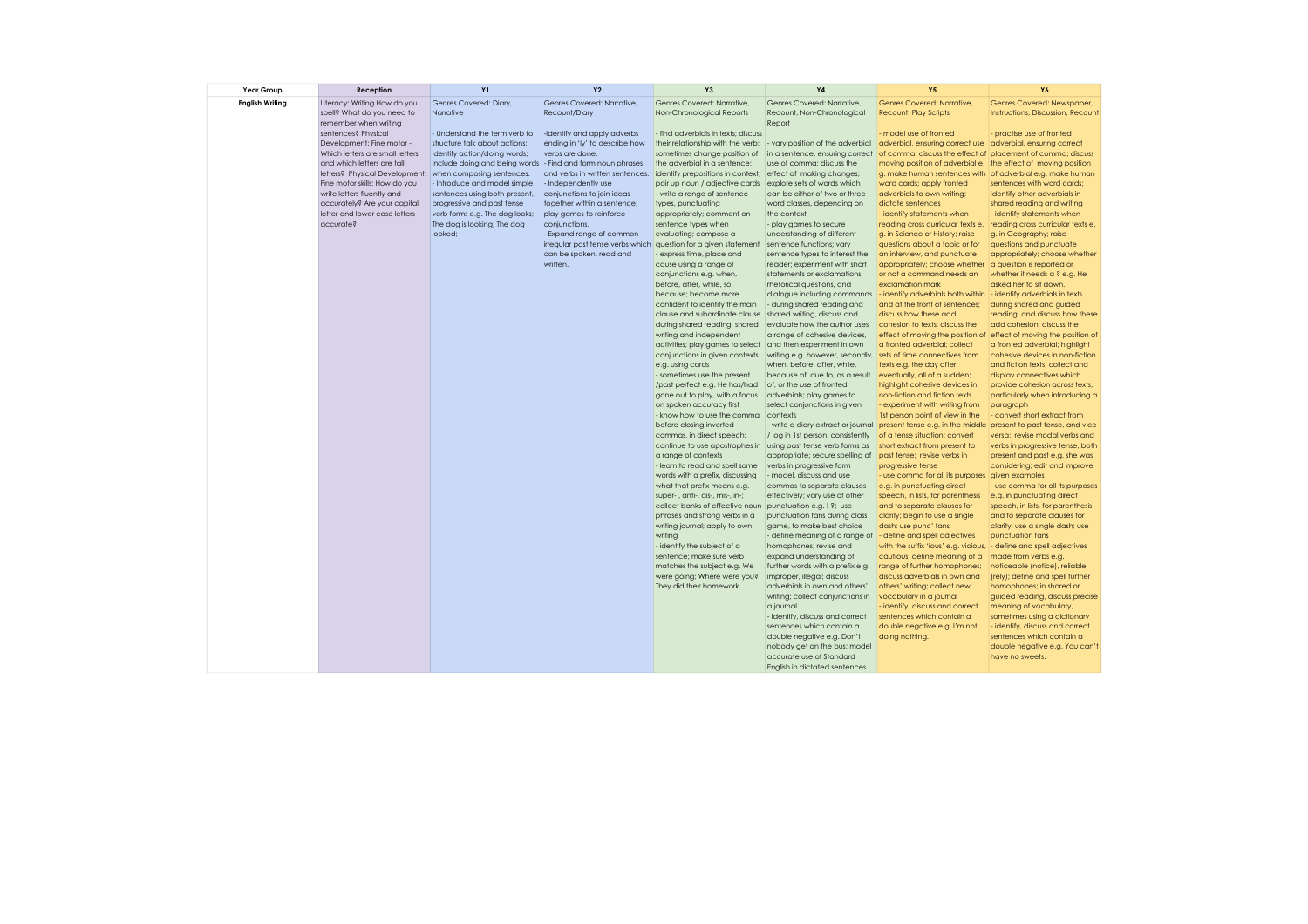| Year Group                              | Reception                                                                                                                                                                                                                                                                  | Y1                                                                                                                                                                                                                                                     | Y <sub>2</sub>                                                                                                                                                                                                                                                                                                                                                                                                                                                                                                                                                                                                                                                       | Y3                                                                                                                                                                                                                                                                                                                                                                                     | Y4                                                                                                                                                                                                                                                                                                                                                                                                                                                                                                                                                                                                                                                                                                 | <b>Y5</b>                                                                                                                                                                                                                                                                                                                                                                                                                                                                                                                                                                                                                                                                                                                                                                                                                                                                                                                                                                                                                                                                                                                                                                  | Y6                                                                                                                                                                                                                                                                                                                                                                                                                                                                                                                                                                                                                                                                                                                                                                                                                                                                                                                                                                                                                                                                                                                  |
|-----------------------------------------|----------------------------------------------------------------------------------------------------------------------------------------------------------------------------------------------------------------------------------------------------------------------------|--------------------------------------------------------------------------------------------------------------------------------------------------------------------------------------------------------------------------------------------------------|----------------------------------------------------------------------------------------------------------------------------------------------------------------------------------------------------------------------------------------------------------------------------------------------------------------------------------------------------------------------------------------------------------------------------------------------------------------------------------------------------------------------------------------------------------------------------------------------------------------------------------------------------------------------|----------------------------------------------------------------------------------------------------------------------------------------------------------------------------------------------------------------------------------------------------------------------------------------------------------------------------------------------------------------------------------------|----------------------------------------------------------------------------------------------------------------------------------------------------------------------------------------------------------------------------------------------------------------------------------------------------------------------------------------------------------------------------------------------------------------------------------------------------------------------------------------------------------------------------------------------------------------------------------------------------------------------------------------------------------------------------------------------------|----------------------------------------------------------------------------------------------------------------------------------------------------------------------------------------------------------------------------------------------------------------------------------------------------------------------------------------------------------------------------------------------------------------------------------------------------------------------------------------------------------------------------------------------------------------------------------------------------------------------------------------------------------------------------------------------------------------------------------------------------------------------------------------------------------------------------------------------------------------------------------------------------------------------------------------------------------------------------------------------------------------------------------------------------------------------------------------------------------------------------------------------------------------------------|---------------------------------------------------------------------------------------------------------------------------------------------------------------------------------------------------------------------------------------------------------------------------------------------------------------------------------------------------------------------------------------------------------------------------------------------------------------------------------------------------------------------------------------------------------------------------------------------------------------------------------------------------------------------------------------------------------------------------------------------------------------------------------------------------------------------------------------------------------------------------------------------------------------------------------------------------------------------------------------------------------------------------------------------------------------------------------------------------------------------|
| <b>English Speaking &amp; Listening</b> | Communication and<br>Language: Speaking - How<br>would you describe homes in<br>the past? Can you describe<br>what you have listened to?<br>Can you explain what<br>information you have learnt<br>from the non - fiction book?                                            |                                                                                                                                                                                                                                                        |                                                                                                                                                                                                                                                                                                                                                                                                                                                                                                                                                                                                                                                                      |                                                                                                                                                                                                                                                                                                                                                                                        |                                                                                                                                                                                                                                                                                                                                                                                                                                                                                                                                                                                                                                                                                                    |                                                                                                                                                                                                                                                                                                                                                                                                                                                                                                                                                                                                                                                                                                                                                                                                                                                                                                                                                                                                                                                                                                                                                                            |                                                                                                                                                                                                                                                                                                                                                                                                                                                                                                                                                                                                                                                                                                                                                                                                                                                                                                                                                                                                                                                                                                                     |
| Maths                                   | White Rose - Building 9 & 10<br>counting to 9 and 10,<br>comparing numbers to 10,<br>bonds to 10, 3D shapes and<br>spatial awareness. To 20 and<br>beyong: build numbers beyond<br>10, counting patterns beyond<br>10, spatial reasoning, match,<br>rotate and manipulate. | White Rose<br>Measurement: Length & Height Geometry: Properties of Shape<br>Measurement: Weight &<br>Voulme                                                                                                                                            | White Rose<br>Number: Fractions                                                                                                                                                                                                                                                                                                                                                                                                                                                                                                                                                                                                                                      | White Rose<br>Mesurement: Length &<br>Perimeter<br>Number: Fractions                                                                                                                                                                                                                                                                                                                   | White Rose<br>Number: Fractions<br>Number: Decismals                                                                                                                                                                                                                                                                                                                                                                                                                                                                                                                                                                                                                                               | <b>White Rose</b><br><b>Number: Fractions</b><br>Number: Decimals and<br>Percentages                                                                                                                                                                                                                                                                                                                                                                                                                                                                                                                                                                                                                                                                                                                                                                                                                                                                                                                                                                                                                                                                                       | <b>White Rose</b><br>Measurement: Converting units<br>Measurement: Perimeter, Area,<br>Volume<br>Number: Ratio<br><b>Statistics</b>                                                                                                                                                                                                                                                                                                                                                                                                                                                                                                                                                                                                                                                                                                                                                                                                                                                                                                                                                                                 |
| Science                                 | Understanding the world - Can Everyday Materials:<br>they explain what a habitat is? Can they describe things that<br>Can they explain why different are similar and different<br>animals are suited to living in<br>different places?                                     | between materials?<br>Can they explain what<br>happens to certain materials<br>when they are heated, e.g.<br>bread, ice, chocolate?<br>Can they explain what<br>happens to certain materials<br>when they are cooled, e.g.<br>jelly, heated chocolate? | Classifying and Grouping<br>Materials:<br>Can they describe the<br>using words like transparent or together a variety of everyday<br>opaque, flexible, etc.?<br>Can they sort materials into<br>groups and say why they have a magnet?<br>sorted them in that way?<br>Can they say which materials<br>are natural and which are<br>man-made?<br>Changing Materials:<br>Can they explain how<br>materials are changed by<br>heating and cooling?<br>Can they explain how<br>materials are changed by<br>bending, twisting and<br>stretching?<br>Can they tell which materials<br>cannot be changed back<br>after being heated, cooled,<br>bent, stretched or twisted? | <b>Forces and Maanets</b><br>properties of different materials Can they compare and group<br>materials on the basis of<br>whether they are attracted to<br>Can they predict whether two<br>magnets will attract or repel<br>each other depending on<br>which poles are facing?<br>Can they investigate the<br>strengths of different magnets<br>and find fair ways to compare<br>them? | States of Matter:<br>Can they compare and group Materials<br>materials together, according<br>to whether they are solids,<br>liquids or gases?<br>Can they explain what<br>happens to materials when<br>they are heated or cooled?<br>Can they measure or research<br>the temperature at which<br>different materials change<br>state in degrees Celsius?<br>Can they use measurements to<br>explain changes to the state of<br>water?<br>Can they identify the part that<br>evaporation and condensation Can they use their knowledge<br>has in the water cycle?<br>Can they associate the rate of separated, including through<br>evaporation with temperature? filtering, sieving, evaporating? | Properties and Changes to<br>together everyday materials on and that fossils provide<br>the basis of their properties,<br>including hardness, solubility,<br>transparency, conductivity<br>(electrical and thermal), and<br>response to magnets?<br>Can they explain how some<br>materials dissolve in liquid to<br>form a solution? Can they use<br>the terms 'reversible' and<br>'irreversible'?<br>Can they describe how to<br>recover a substance from a<br>solution?<br>of solids, liquids and aases to<br>decide how mixtures might be<br>Can they give reasons, based<br>on evidence for comparative<br>and fair tests for the particular<br>uses of everyday materials,<br>including metals wood and<br>plastic?<br>Can they describe changes<br>using scientific words?<br>(evaporation, condensation)<br>Can they demonstrate that<br>dissolving, mixing and changes<br>of state are reversible<br>changes?<br>Can they explain that some<br>changes result in the formation<br>of new materials, and that this<br>kid of change is not usually<br>reversible, including changes<br>associated with burning and<br>the action of acid on<br>bicarbonate of soda? | Evolution and Inheritance:<br>Can they recognise that living<br>Can they compare and group things have changed over time<br>information about living things<br>that inhabited the earth millions<br>of years ago?<br>Can they recognise that living<br>things produce offspring of the<br>same kind, but normally<br>offspring vary and are not<br>identical to their parents?<br>Can they give reasons why<br>offspring are not identical to<br>each other or to their parents?<br>Can they explain the process<br>of evolution and describe the<br>evidence for this?<br>Can they identify how animals<br>and plants are adapted to suit<br>their environment in different<br>ways and that adaptation may<br>lead to evolution?<br>Can they talk about the work<br>of Charles Darwin, Mary Anning<br>and Alfred Wallace?<br>Can they explain how some<br>living things adapt to survive in<br>extreme conditions?<br>Can they analyse the<br>advantages and<br>disadvantages of specific<br>adaptations, such as being on<br>two rather than four feet?<br>Can they begin to understand<br>what is meant by DNA? |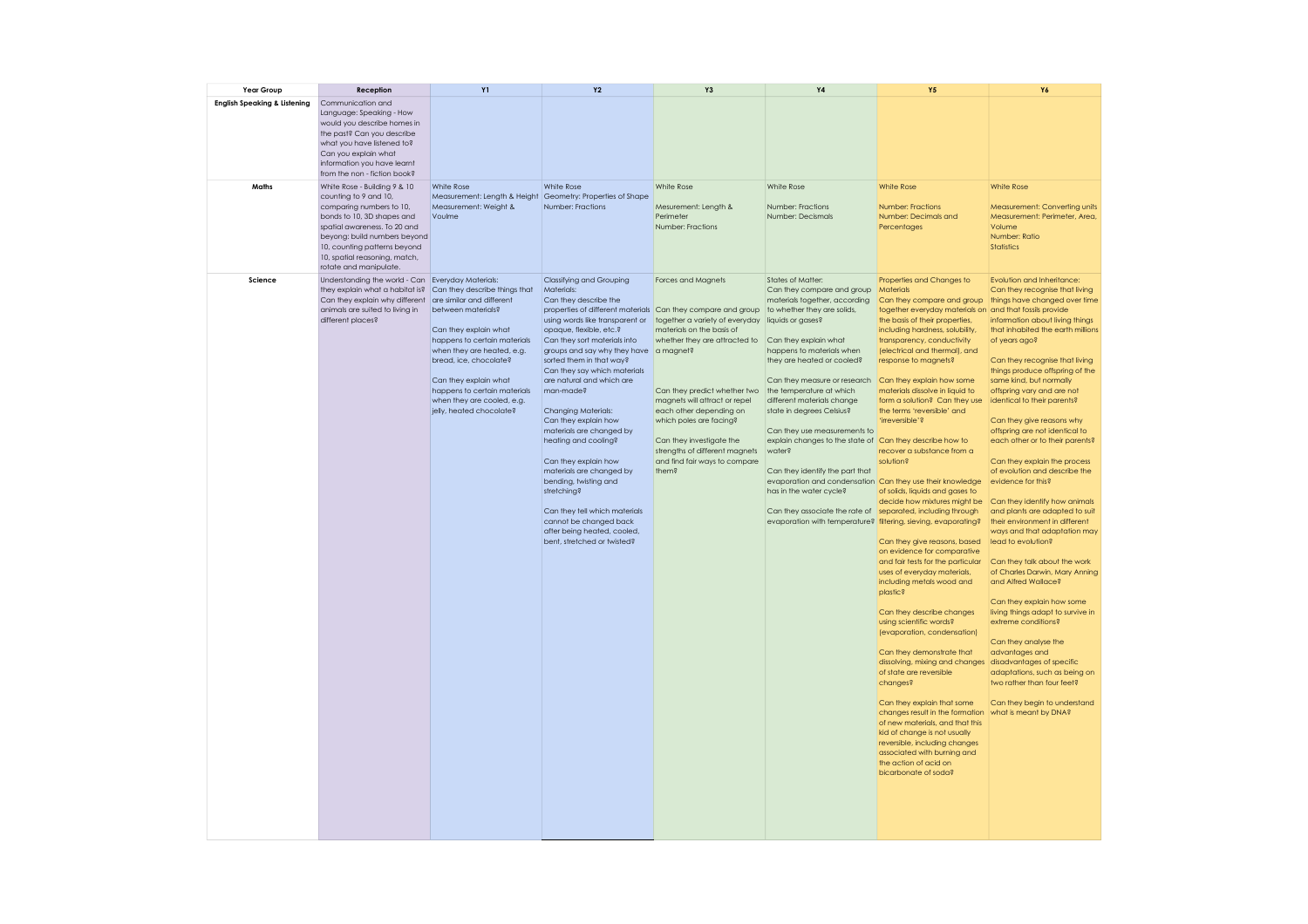| Year Group | Reception                      | <b>Y1</b>                                                  | <b>Y2</b>                       | Y <sub>3</sub>                                              | <b>Y4</b>                       | <b>Y5</b>                                                  | <b>Y6</b>                                                     |
|------------|--------------------------------|------------------------------------------------------------|---------------------------------|-------------------------------------------------------------|---------------------------------|------------------------------------------------------------|---------------------------------------------------------------|
| History    | Understanding the world: Past  | Chronological Understanding:                               | Knowledge and Interpretation:   | Chronological Understanding                                 | Historical Inquiry:             | Chronological Understanding                                | Chronological Understanding:                                  |
|            | and present - How do different | Can they put up to three                                   |                                 |                                                             | Can they research two versions  |                                                            | Can they place features of                                    |
|            | events / achievements /        | objects in chronological order                             | Can they recount some           |                                                             | of an event and say how they    | Can they use their                                         | historical events and people                                  |
|            | celebrations relate to each    | (recent history)?                                          | interesting facts from a        | Can they describe events and                                | differ?                         | mathematical skills to work out                            | from past societies and periods                               |
|            | other? How have houses         | Do they know that some                                     | historical event, such as where | periods using the words: BC, AD                             |                                 | exact time scales and                                      | in a chronological framework?                                 |
|            | changed over the years?        | objects belonged to the past?                              | the 'Fire of London' started?   | and decade?                                                 | Can they give more than one     | differences as need be?                                    |                                                               |
|            |                                |                                                            |                                 |                                                             | reason to support a historical  |                                                            | Knowledge and Interpretation:                                 |
|            |                                | Knowledge and Interpretation: Can they explain why Britain |                                 | Can they describe events and                                | argument?                       | Can they create timelines                                  | Can they summarise what                                       |
|            |                                | Can they begin to identify the                             | has a special history by naming | periods using the words:                                    |                                 | which outline the development Britain may have learnt from |                                                               |
|            |                                | main differences between old                               | some famous events and some     | ancient and century?                                        | Can they communicate            | of specific features, such as                              | other countries and civilizations                             |
|            |                                | and new objects?                                           | famous people?                  |                                                             | knowledge and understanding     | medicine; weaponry; transport, through time gone by and    |                                                               |
|            |                                |                                                            |                                 | Can they use a timeline within                              | orally and in writing and offer | letc.                                                      | more recently?                                                |
|            |                                | Can they identify objects from                             | Can they explain what is        | a specific time in history to set                           | points of view based upon       |                                                            |                                                               |
|            |                                | the past, such as vinyl records?   meant by a parliament?  |                                 | out the order things may have<br>happened?                  | what they have found out?       | <b>Historical Enquiry</b>                                  | Can they describe features of<br>historical events and people |
|            |                                | <b>Historical Enquiry:</b>                                 | Can they answer questions by    |                                                             | Knowledge and Interpretation:   | Can they research the life of                              | from past societies and periods                               |
|            |                                | Can they ask and answer                                    | using a specific source such as | Can they use their                                          | Do they appreciate that         | one person who has had an                                  | they have studied?                                            |
|            |                                | questions about old and new                                | an infomration book?            | mathematical knowledge to                                   | weapons will have changed       | influence on the way Great                                 |                                                               |
|            |                                | objects?                                                   |                                 | work out how long ago events                                | by the developments and         | Britain is divided into four                               | <b>Historical Enquiry:</b>                                    |
|            |                                |                                                            | Can they reserach the life of a | would have happened?                                        | inventions that would have      | separate countries?                                        |                                                               |
|            |                                | Can they spot old and new                                  | famous Briton from the past     |                                                             | occurred within a given time    |                                                            | Can they describe a key event                                 |
|            |                                | things in a picture?                                       | using different resouvrces to   | Knowledge and Interpretation                                | period?                         |                                                            | from Britain's past using a                                   |
|            |                                |                                                            | help them?                      |                                                             |                                 |                                                            | range of evidence from                                        |
|            |                                | Can they answer questions                                  |                                 | Can they begin to picture                                   | Chronological Understanding:    |                                                            | different sources?                                            |
|            |                                | using an artefact/ photograph                              | Can they reserach a famous      | what life would have been like                              | Can they begin to build up a    |                                                            |                                                               |
|            |                                | provided?                                                  | event that happens in Britain   | for the early settlers?                                     | picture of what main events     |                                                            |                                                               |
|            |                                |                                                            | and why it has been             |                                                             | happened in Britain/ the world  |                                                            |                                                               |
|            |                                |                                                            | happenign for some time?        | Can they recognise that Britain                             | during different centuries?     |                                                            |                                                               |
|            |                                |                                                            |                                 | has been invaded by several                                 |                                 |                                                            |                                                               |
|            |                                |                                                            |                                 | different groups over time?                                 |                                 |                                                            |                                                               |
|            |                                |                                                            |                                 |                                                             |                                 |                                                            |                                                               |
|            |                                |                                                            |                                 |                                                             |                                 |                                                            |                                                               |
|            |                                |                                                            |                                 | Can they suggest why certain<br>people acted as they did in |                                 |                                                            |                                                               |
|            |                                |                                                            |                                 | history?                                                    |                                 |                                                            |                                                               |
|            |                                |                                                            |                                 |                                                             |                                 |                                                            |                                                               |
|            |                                |                                                            |                                 | <b>Historical Enquiry</b>                                   |                                 |                                                            |                                                               |
|            |                                |                                                            |                                 |                                                             |                                 |                                                            |                                                               |
|            |                                |                                                            |                                 | Can they use various sources of                             |                                 |                                                            |                                                               |
|            |                                |                                                            |                                 | evidence to answer questions?                               |                                 |                                                            |                                                               |
|            |                                |                                                            |                                 |                                                             |                                 |                                                            |                                                               |
|            |                                |                                                            |                                 | Can they use various sources to                             |                                 |                                                            |                                                               |
|            |                                |                                                            |                                 | piece together information                                  |                                 |                                                            |                                                               |
|            |                                |                                                            |                                 | about a period in history?                                  |                                 |                                                            |                                                               |
|            |                                |                                                            |                                 |                                                             |                                 |                                                            |                                                               |
|            |                                |                                                            |                                 | Can they, through research,                                 |                                 |                                                            |                                                               |
|            |                                |                                                            |                                 | identify similarities and                                   |                                 |                                                            |                                                               |
|            |                                |                                                            |                                 | differences between given                                   |                                 |                                                            |                                                               |
|            |                                |                                                            |                                 | periods in history?                                         |                                 |                                                            |                                                               |
|            |                                |                                                            |                                 |                                                             |                                 |                                                            |                                                               |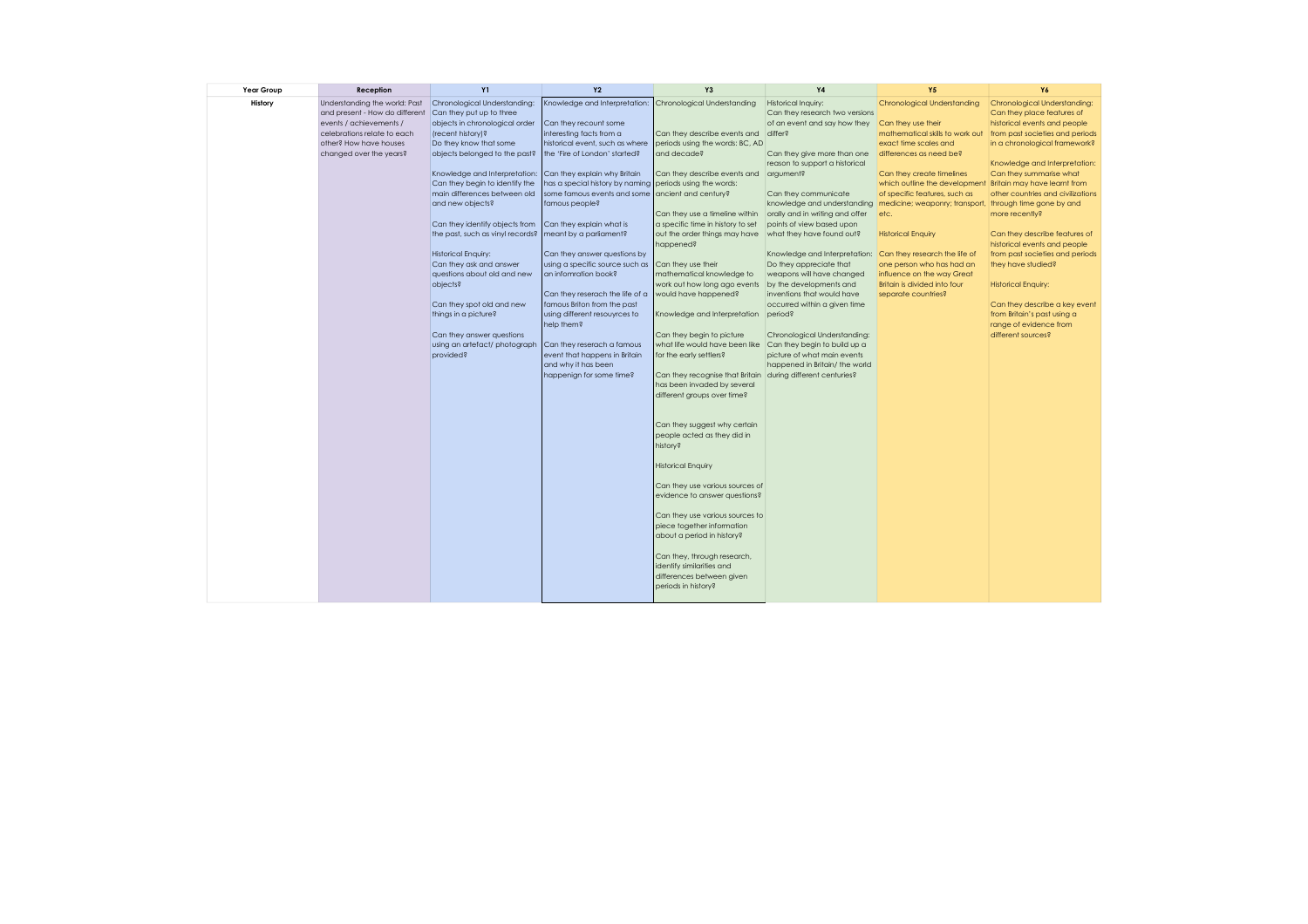| Year Group | Reception                                                                                                                                                                                                                                                       | <b>Y1</b>                                                                                                                                                                                                                                                                                                                                           | <b>Y2</b>                                                                                                                                                                                                                                                                   | Y3                                                                                                                                                                                                                                                                                                                                | <b>Y4</b>                                                                                                                                                                                                                                               | <b>Y5</b>                                                                                                                                                                                                                                                                                                                                                                                                                                                                                             | Y6                                                                                                                                                                                                                                                                                                                                                                                                                                                                                                                                                        |
|------------|-----------------------------------------------------------------------------------------------------------------------------------------------------------------------------------------------------------------------------------------------------------------|-----------------------------------------------------------------------------------------------------------------------------------------------------------------------------------------------------------------------------------------------------------------------------------------------------------------------------------------------------|-----------------------------------------------------------------------------------------------------------------------------------------------------------------------------------------------------------------------------------------------------------------------------|-----------------------------------------------------------------------------------------------------------------------------------------------------------------------------------------------------------------------------------------------------------------------------------------------------------------------------------|---------------------------------------------------------------------------------------------------------------------------------------------------------------------------------------------------------------------------------------------------------|-------------------------------------------------------------------------------------------------------------------------------------------------------------------------------------------------------------------------------------------------------------------------------------------------------------------------------------------------------------------------------------------------------------------------------------------------------------------------------------------------------|-----------------------------------------------------------------------------------------------------------------------------------------------------------------------------------------------------------------------------------------------------------------------------------------------------------------------------------------------------------------------------------------------------------------------------------------------------------------------------------------------------------------------------------------------------------|
| Geography  | Understanding the world: The<br>natural world - Why are houses<br>built where they are? Water<br>source, transport links etc.<br>What are houses built with now Can they answer some<br>and what were they built with<br>many years ago?                        | Geographical Enquiry:<br>Can they sort things they like<br>and don't like?<br>questions using different<br>resources, such as books, the<br>internet and atlases?<br>Physical Geography:<br>Can they name key features<br>associated with a town or<br>village, e.g. 'factory',<br>'detached house', 'semi-<br>detached house', 'terrace<br>house'? | Geographical Enquiry:<br>Can they find out about a<br>locality by using different<br>sources of evidence?<br>Can they find out about a<br>locality by asking some<br>relevant questions to someone<br>else?                                                                 | Geographical Enquiry<br>Do they use correct<br>geographical words to<br>describe a place and the<br>events that happen there?<br>Geographical Knowledge<br>Can they name a number<br>of countries in the Northern<br>Hemisphere?<br>Are they aware of different<br>weather in different parts of the<br>world, especially Europe? | Geographical Enquiry:<br>Can they plan a journey to a<br>place in England?<br>Human Geography:<br>Can they explain how a<br>locality has changed over time water cycle works?<br>with reference to human<br>features?                                   | <b>Physical Geography</b><br>Can they explain why many<br>cities in the world are situated<br>by rivers?<br>Can they explain how the<br>Can they explain why water is<br>such a valuable commodity?<br><b>Human Geography</b><br>Can they explain why people<br>are attracted to live by rivers?<br>Geographical Knowledge<br>Can they name and locate<br>many of the world's major rivers<br>on maps?<br>Can they name and locate<br>many of the world's most<br>famous mountain regions on<br>maps? | Physical Geography:<br>Can they describe how some<br>places are similar and others<br>are different in relation to their<br>human features?<br>Can they create sketch maps<br>when carrying out a field<br>study?<br>Human Geography:<br>Can they give an extended<br>description of the human<br>features of different places<br>around the world?<br>Can they describe how some<br>places are similar and others<br>are different in relation to their<br>physical features?<br>Geographical Knowledge:<br>Can they explain how the time<br>zones work? |
| Art        | What tools can we use to<br>make a house? Looking at<br>famous painting from the past, fabrics?<br>what do you think they have<br>used to create the artwork?<br>do you mix them? Explain how<br>to make lighter/darker colours<br>using the resources we have. | Textiles:<br>Can they sort threads and<br>Can they group fabrics and<br>What colours will you use? How threads by colour and texture? Can they add line and shape<br>Can they weave with fabric<br>and thread?                                                                                                                                      | 3D:<br>Can they make a clay pot?<br>Can they join two-finger pots<br>together?<br>to their work?<br>Can they join fabric using<br>glue?<br>Can they sew fabrics together? background using a wash?<br>Can they create part of a class Can they use a range of<br>patchwork? | Painting<br>Can they predict with<br>accuracy the colours that they<br>mix?<br>Do they know where each of<br>the primary and secondary<br>colours sits on the colour<br>wheel?<br>Can they create a<br>brushes to create different<br>effects <sup>2</sup>                                                                        | Printing:<br>Can they print using at least<br>four colours?<br>Can they create an accurate<br>print design?<br>Can they print onto different<br>materials?<br>3D/Textiles:<br>Can they use early textile and<br>sewing skills as part of a<br>project?  | 3D/Textiles:<br>Do they experiment with and<br>combine materials and<br>processes to design and make<br>a 3D form?<br>Can they sculpt clay and other<br>moldable materials?                                                                                                                                                                                                                                                                                                                           | Painting:<br>Can they explain what their<br>own style is?<br>Can they use a wide range of<br>techniques in their work?<br>Can they explain why they<br>have chosen specific painting<br>techniques?                                                                                                                                                                                                                                                                                                                                                       |
| DT         | Expressive Arts and Design:<br>Creating with materials: What<br>materials are used to build<br>houses? What materials do we<br>have in our learning<br>environmnet to build with?<br>What can you use to join two<br>materials together?                        | Textiles:<br>Can they describe how<br>different textiles feel?<br>Can they make a product from<br>textiles by glueing?                                                                                                                                                                                                                              | <b>Textiles</b><br>Can they measure textile?<br>Can they join textiles together<br>to make something?<br>Can they cut textiles?<br>Can they explain why they<br>chose a certain textile?                                                                                    | Electrical and Mechanical<br>Components<br>Do they select the most<br>appropriate tools and<br>techniques to use for a given<br>s <sub>star</sub>                                                                                                                                                                                 | Textiles:<br>Do they think about what the<br>user would want when<br>choosing textiles?<br>Have they thought about how<br>to make their product strong?<br>Can they devise a template?<br>Can they explain<br>how to join things in a different<br>way? | Mouldable Materials<br>Are they motivated enough to<br>refine and further improve their reasons?<br>product using mouldable<br>materials?                                                                                                                                                                                                                                                                                                                                                             | Cooking and Nutrition:<br>Can they explain how their<br>product should be stored with<br>Can they set out to grow their<br>own products with a view to<br>making a salad, taking<br>account of time required to<br>grow different foods?                                                                                                                                                                                                                                                                                                                  |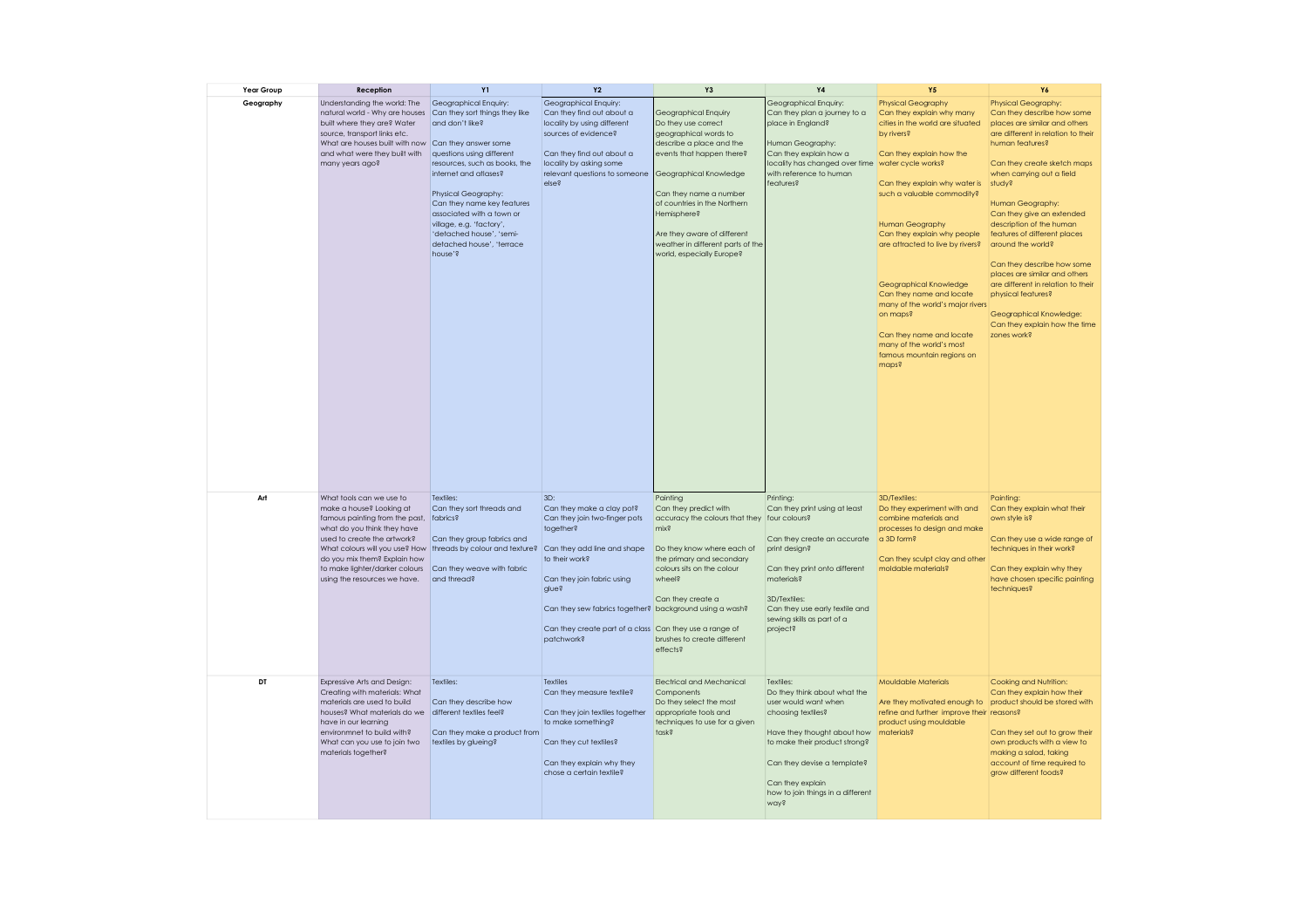| Year Group | Reception                                                                                                                                                                                                                                                            | Y1                                                                                                                                                                                                                                                                                                                                                                                                                                                                                                                                                                                                                                                                                                                                                                                                                                                                                                                                                                                                                                                                                                                                                                                                                                                                                                                                                                                                                                                                               | Y <sub>2</sub>                                                                                                                                                                                                                                                                                                                                                                                                                                                                                                                                                                                                                                                                                                                                                                                                                                                                                         | Y3                                                                                                                                                                                                                                                                                                                                                                                                                                                                                                                                                                                                                                                                                                                                                                                                                                                                                                                                                                                                                                                                                                                            | <b>Y4</b>                                                                                                                                                                                                                                                                                                                                                                                                                                                                                                                                                                                                                                                                                                                                                                                                                                                                                                                                                                                                                                                                                                                                                                                          | <b>Y5</b>                                                                                                                                                                                                                                                                                                                                                                                                                                                                                                                                                                                                                                                                                                                                                                                                                                                                                                                                                                                                                                                                                              | Y6                                                                                                                                                                                                                                                                                                                                                                                                                                                                                                                                                                                                                                                                                                                                                                                                                                                                                                                                                                                      |
|------------|----------------------------------------------------------------------------------------------------------------------------------------------------------------------------------------------------------------------------------------------------------------------|----------------------------------------------------------------------------------------------------------------------------------------------------------------------------------------------------------------------------------------------------------------------------------------------------------------------------------------------------------------------------------------------------------------------------------------------------------------------------------------------------------------------------------------------------------------------------------------------------------------------------------------------------------------------------------------------------------------------------------------------------------------------------------------------------------------------------------------------------------------------------------------------------------------------------------------------------------------------------------------------------------------------------------------------------------------------------------------------------------------------------------------------------------------------------------------------------------------------------------------------------------------------------------------------------------------------------------------------------------------------------------------------------------------------------------------------------------------------------------|--------------------------------------------------------------------------------------------------------------------------------------------------------------------------------------------------------------------------------------------------------------------------------------------------------------------------------------------------------------------------------------------------------------------------------------------------------------------------------------------------------------------------------------------------------------------------------------------------------------------------------------------------------------------------------------------------------------------------------------------------------------------------------------------------------------------------------------------------------------------------------------------------------|-------------------------------------------------------------------------------------------------------------------------------------------------------------------------------------------------------------------------------------------------------------------------------------------------------------------------------------------------------------------------------------------------------------------------------------------------------------------------------------------------------------------------------------------------------------------------------------------------------------------------------------------------------------------------------------------------------------------------------------------------------------------------------------------------------------------------------------------------------------------------------------------------------------------------------------------------------------------------------------------------------------------------------------------------------------------------------------------------------------------------------|----------------------------------------------------------------------------------------------------------------------------------------------------------------------------------------------------------------------------------------------------------------------------------------------------------------------------------------------------------------------------------------------------------------------------------------------------------------------------------------------------------------------------------------------------------------------------------------------------------------------------------------------------------------------------------------------------------------------------------------------------------------------------------------------------------------------------------------------------------------------------------------------------------------------------------------------------------------------------------------------------------------------------------------------------------------------------------------------------------------------------------------------------------------------------------------------------|--------------------------------------------------------------------------------------------------------------------------------------------------------------------------------------------------------------------------------------------------------------------------------------------------------------------------------------------------------------------------------------------------------------------------------------------------------------------------------------------------------------------------------------------------------------------------------------------------------------------------------------------------------------------------------------------------------------------------------------------------------------------------------------------------------------------------------------------------------------------------------------------------------------------------------------------------------------------------------------------------------------------------------------------------------------------------------------------------------|-----------------------------------------------------------------------------------------------------------------------------------------------------------------------------------------------------------------------------------------------------------------------------------------------------------------------------------------------------------------------------------------------------------------------------------------------------------------------------------------------------------------------------------------------------------------------------------------------------------------------------------------------------------------------------------------------------------------------------------------------------------------------------------------------------------------------------------------------------------------------------------------------------------------------------------------------------------------------------------------|
| RE         | Understanding the world:<br>People, cultures and<br>communities - How do houses<br>and homes look different in<br>different cultures/communities<br>what different/ special<br>artefacts may they keep?<br>Can they talk about familiar<br>situations from the past? | 1.6 How and why do we<br>celebrate special and sacred<br>times?<br>$\Box$ Identify a special time they<br>celebrate and explain<br>simply what celebration means $\Box$ Recognise that some Jewish and at church to<br>$(A)$ .<br>□ Talk about ways in which<br>Jesus was a special person<br>who Christians believe is the<br>Son of God (A2).<br>I Identify some ways Christians in the home reminds<br>celebrate<br>Christmas/Easter/Harvest/Pente □ Talk about how Shabbat is a connections with<br>cost and some<br>ways a festival is celebrated in<br>another religion (A1).<br>□ Re-tell stories connected with of what they might do to<br>Christmas/<br>Easter/Harvest/Pentecost and<br>a festival in another<br>religion and say why these are the festivals of Sukkot,<br>important to<br>believers (A2).<br>$\Box$ Ask questions and suggest<br>answers about stories to<br>do with Christian festivals and a believing in God and<br>story from a festival<br>in another religion (B1).<br>□ Collect examples of what<br>people do, give, sing,<br>remember or think about at the how Jewish people live (A2).<br>religious<br>celebrations studied, and say<br>why they matter to<br>believers (C1).<br>□ Suggest meanings for some<br>symbols and actions<br>used in religious celebrations,<br>including<br>Easter/Christmas, Chanukah<br>and/or Eid-ul-Fitr (A3).<br>I Identify some similarities and<br>differences between<br>the celebrations studied (B3). | they believe?<br>I Talk about the fact that<br>Jewish people believe in<br>God (A1).<br>people remember<br>God in different ways (e.g.<br>mezuzah, on Shabbat)<br>$(A3)$ .<br>□ Talk about how the mezuzah<br>Jewish people about God (A3). to show their faith, and make<br>special day of the<br>week for Jewish people, and<br>give some examples<br>celebrate Shabbat (B1).<br>$\Box$ Re-tell a story that shows<br>what Jewish people at<br>Chanukah or Pesach might<br>think about God, suggesting<br>what it means (A2).<br>$\Box$ Ask some questions about<br>offer some ideas of their own<br>$(C)$ .<br>□ Make links between some<br>Jewish teachings and<br>Express their own ideas<br>about the value of times<br>of reflection, thanksgiving,<br>praise and<br>remembrance, in the light of<br>their learning about<br>why Jewish people choose to<br>celebrate in these<br>ways $(C1)$ . | Christian in Britain today?<br>dentify and name examples<br>of what Christians<br>have and do in their families<br>show their faith (A3).<br>$\Box$ Ask good questions about<br>what Christians do<br>to show their faith (B1).<br>Describe some examples of<br>what Christians do<br>some Christian beliefs and<br>teachings (A1).<br>Describe some ways in which (A1).<br>Christian express<br>their faith through hymns and<br>modern worship<br>songs (A2).<br>Suggest at least two reasons<br>why being a<br>Christian is a good thing in<br>Britain today, and<br>two reasons why it might be<br>hard sometimes<br>$(B2)$ .<br>Discuss links between the<br>actions of Christians<br>in helping others and ways in<br>which people of<br>other faiths and beliefs,<br>including pupils<br>themselves, help others (C2).<br>Explain similarities and<br>differences between at<br>least two different ways of<br>worshipping in two<br>different Christian churches<br>$(A3)$ .<br>Discuss and present ideas<br>about what it means<br>to be a Christian in Britain<br>today, making links<br>with their own experiences | Hindu in Britain today?<br>didentify and name examples<br>of what Hindus have<br>and do in their families and at<br>mandir to show their<br>faith (A3).<br>□ Ask good questions about<br>what Hindus do to show<br>their faith (B1).<br>Describe some examples of<br>what Hindus do to show<br>their faith, and make<br>connections with some Hindu<br>beliefs and teachings about<br>aims and duties in life<br>Describe some ways in which places of worship support<br>Hindus express their<br>faith through puja, aarti and<br>bhajans (A2).<br>Suggest at least two reasons<br>why being a Hindu is a<br>good thing in Britain today,<br>and two reasons why it<br>might be hard sometimes (B2).<br><b>Discuss links between the</b><br>actions of Hindus in<br>helping others and ways in<br>which people of other<br>faiths and beliefs, including<br>pupils themselves, help<br>others (C2).<br>Explain similarities and<br>differences between Hindu<br>worship and worship in another<br>religious tradition<br>pupils have been taught (B3).<br>Discuss and present ideas<br>about what it means to be<br>a Hindu in Britain today,<br>making links with their own<br>experiences (C1). | 1.3 Who is Jewish and what do  L2.7 What does it mean to be a  L2.8 What does it mean to be a  L2.4 If God is everywhere, why  U2.7 What matters most to<br>go to a place of worship?<br>Recall and name some key<br>features of places of<br>worship studied (A1).<br>Find out about what<br>believers say about their places humans can be<br>of worship (C2).<br>Make connections between<br>how believers feel<br>about places of worship in<br>different traditions (A3).<br>Select and describe the most humans being made in the<br>important functions of<br>a place of worship for the<br>community (B3).<br>Give examples of how<br>believers in difficult times,<br>explaining why this<br>matters to believers (B2).<br>Present ideas about the<br>importance of people in a<br>place of worship, rather than<br>the place itself (C1).<br>Outline how and why places ideas of others they have<br>of worship fulfil special<br>functions in the lives of<br>believers (A3).<br>Comment thoughtfully on<br>the value and purpose of<br>places of worship in religious<br>communities (B1). | Christians and Humanists?<br>I Identify the values found in<br>stories and<br>texts (A2).<br>Suggest ideas about why<br>both good and bad, making<br>links with<br>Christian ideas (B3).<br>Describe what Christians<br>mean about<br>image of God<br>and being 'fallen', giving<br>examples (A2).<br>Describe some Christian and<br>Humanist<br>values simply (B3).<br>Express their own ideas about<br>some big<br>moral concepts, such as<br>fairness,<br>honesty etc., comparing them<br>with the<br>studied (C3).<br>$\Box$ Suggest reasons why it might<br>be helpful<br>to follow a moral code and<br>why it might<br>be difficult, offering different<br>points of<br>view (B2).<br>$\Box$ Give examples of similarities<br>and<br>differences between Christian<br>and<br>Humanist values (B3).<br>Apply ideas about what<br>really matters in<br>life for themselves, including<br>ideas<br>about fairness, freedom, truth,<br>peace, in<br>the light of their learning (C2). |
| Music      | Expressive arts and design:<br>Being imaginative and<br>expressive - How will we ensure<br>our voices are heard from a<br>distance when singing popular<br>songs from the past and<br>present songs?                                                                 | Appraising:<br>Can they choose sounds to<br>represent different things?<br>Can they recognise repeated<br>patterns?<br>Can they follow instructions<br>about when to play or sing?                                                                                                                                                                                                                                                                                                                                                                                                                                                                                                                                                                                                                                                                                                                                                                                                                                                                                                                                                                                                                                                                                                                                                                                                                                                                                               | Composing:<br>Can they order sounds to<br>create a beginning, middle<br>and end?<br>Can they use symbols to<br>represent sounds?<br>Can they make connections<br>between notations and<br>musical sounds?                                                                                                                                                                                                                                                                                                                                                                                                                                                                                                                                                                                                                                                                                              | $(C1)$ .<br>Performing<br>Do they sing in tune with<br>expression?<br>Do they control their voice<br>when singing?                                                                                                                                                                                                                                                                                                                                                                                                                                                                                                                                                                                                                                                                                                                                                                                                                                                                                                                                                                                                            | Composing:<br>Can they use standard<br>notation?<br>Can they use their notation in a<br>performance?                                                                                                                                                                                                                                                                                                                                                                                                                                                                                                                                                                                                                                                                                                                                                                                                                                                                                                                                                                                                                                                                                               | Performing<br>Can they perform 'by ear' and<br>from simple notations?<br>Can they improvise within a<br>group using melodic and<br>rhythmic phrases?<br>Composing<br>Can they choose the most<br>appropriate tempo for a piece<br>of music?<br>Appraising<br>Can they choose the most<br>appropriate tempo for a piece<br>of music?                                                                                                                                                                                                                                                                                                                                                                                                                                                                                                                                                                                                                                                                                                                                                                    | Appraising:<br>Can they analyse features<br>within different pieces of<br>music?                                                                                                                                                                                                                                                                                                                                                                                                                                                                                                                                                                                                                                                                                                                                                                                                                                                                                                        |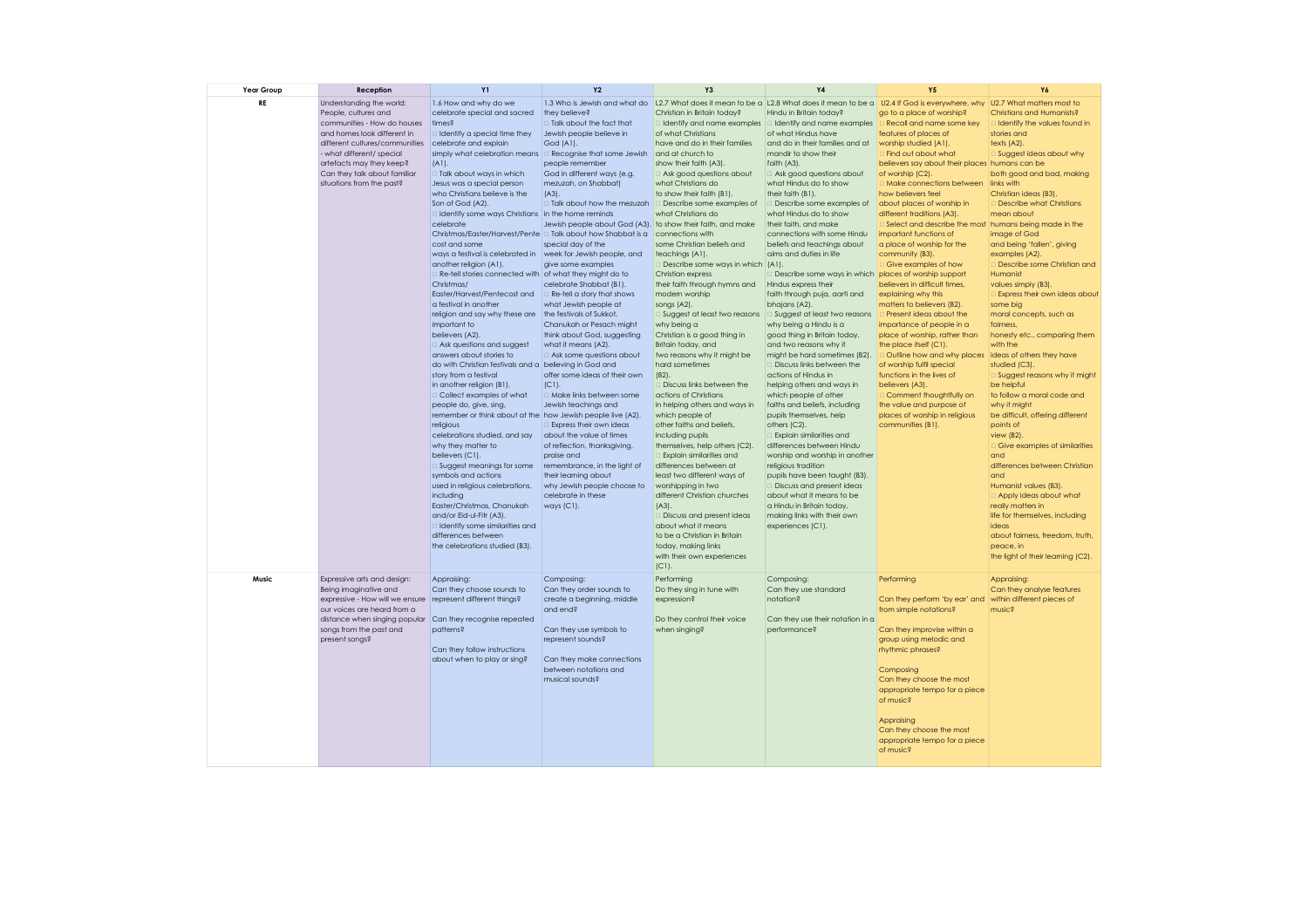| Year Group | Reception                                                                                                                                                                                                                                                                        | <b>Y1</b>                                                                                                                                                                                                                                         | <b>Y2</b>                                                                                                                                                                                                                                                                                                | Y3                                                                                                                                                                                                                                                                                                                                                                                                                                                                                                                                                                                                                                        | <b>Y4</b>                                                                                                                                                                                                                                                                                                                                                                                                                                                                                                                                                                                                                                                                                          | <b>Y5</b>                                                                                                                                                                                                                                                                                                                                                                                                                                      | Y6                                                                                                                                                                                                                                                                                                                                                                                                                                                                                                           |
|------------|----------------------------------------------------------------------------------------------------------------------------------------------------------------------------------------------------------------------------------------------------------------------------------|---------------------------------------------------------------------------------------------------------------------------------------------------------------------------------------------------------------------------------------------------|----------------------------------------------------------------------------------------------------------------------------------------------------------------------------------------------------------------------------------------------------------------------------------------------------------|-------------------------------------------------------------------------------------------------------------------------------------------------------------------------------------------------------------------------------------------------------------------------------------------------------------------------------------------------------------------------------------------------------------------------------------------------------------------------------------------------------------------------------------------------------------------------------------------------------------------------------------------|----------------------------------------------------------------------------------------------------------------------------------------------------------------------------------------------------------------------------------------------------------------------------------------------------------------------------------------------------------------------------------------------------------------------------------------------------------------------------------------------------------------------------------------------------------------------------------------------------------------------------------------------------------------------------------------------------|------------------------------------------------------------------------------------------------------------------------------------------------------------------------------------------------------------------------------------------------------------------------------------------------------------------------------------------------------------------------------------------------------------------------------------------------|--------------------------------------------------------------------------------------------------------------------------------------------------------------------------------------------------------------------------------------------------------------------------------------------------------------------------------------------------------------------------------------------------------------------------------------------------------------------------------------------------------------|
| Computing  | Understanding the world: How<br>will you duplicate the images<br>of your family in the past using<br>technology within the school?<br>How can we print using<br>photocopier? How can we<br>capture and print images from<br>an iPad?                                             | Communicating:<br>Can they print out a page from<br>the internet?<br>Can they record pupils' voices instructions?<br>as a voiceover?<br>Can they use a teacher<br>prepared photostory to create Can they use the repeat<br>a slideshow of photos? | Algorithms and Programs:<br>Can they predict the<br>outcomes of a set of<br>Can they use right-angle turns?<br>commands?<br>Can they test and amend a set<br>of instructions?<br>Can they write a simple<br>program and test it?<br>Can they predict what the<br>outcome of a simple program<br>will be? | Communicating:<br>Can they use the email<br>address book?<br>Can they open and send an<br>attatchment?                                                                                                                                                                                                                                                                                                                                                                                                                                                                                                                                    | Communicating:<br>Do they appreciate the<br>benefits of ICT to send<br>messages and to<br>communicate?<br>Can they use the automatic<br>spell checker to edit spellings?                                                                                                                                                                                                                                                                                                                                                                                                                                                                                                                           | <b>Databases</b><br>Can they create a formula in a Can they explain how an<br>spreadsheet and then check<br>for accuracy and plausibility?<br>Can they search databases for program and correct them?<br>information using symbols such<br>$\alpha s = \alpha r < \epsilon$<br>Can they create databases<br>planning the fields, rows and<br>columns?<br>Can they create graphs and<br>tables to be copied and<br>pasted into other documents? | Algorithms and Programs:<br>algorithm works?<br>Can they detect errors in a<br>Can they use an ICT program<br>to control a number of events<br>for an external device?<br>Can they use ICT to measure<br>sound, light or temperature<br>using sensors and interpret the<br>data?<br>Can they explore 'what if'<br>questions by planning different<br>scenarios for controlled<br>devices?<br>Can they use input from sensors<br>to trigger events?<br>Can they check and refine a<br>series of instructions? |
| PSHE/RSE   | Personal, Social and Emotional<br>Development: Managing self,<br>self regulation and building<br>relationships - Have you<br>finished the task? What can I<br>do to help you stay on task?<br>How are you feeling about<br>your learning? What could we<br>do to make it better? | H2: to recognise what they like H3: to think about<br>and dislike. To recognise that<br>choices can have good and<br>not so good consequences.                                                                                                    | themselves, to learn from<br>their experiences, to<br>recognise and celebrate<br>their strengths and to set<br>simple, yet challenging<br>goals.                                                                                                                                                         | H14, to recognise when they<br>need help and to develop<br>the skills to ask for help; to<br>use basic techniques for<br>resisting pressure to do<br>something dangerous,<br>unhealthy, that makes them<br>uncomfortable or anxious or<br>that they think is wrong<br>R7, that their actions affect<br>themselves and others<br>R8. to judge what kind of<br>physical contact is<br>acceptable or<br>unacceptable and how to<br>respond<br>R9. the concept of 'keeping<br>something confidential or<br>secret', when they should or<br>should not agree to this and<br>when it is right to 'break a<br>confidence' or 'share a<br>secret' | R4, to recognise different<br>types of relationship,<br>including those between<br>acquaintances, friends,<br>relatives and families<br>R5. that civil partnerships<br>and marriage are examples L12. to consider the lives of<br>of a public demonstration of people living in other<br>the commitment made<br>between two people who<br>love and care for each<br>other and want to spend<br>their lives together and who<br>are of the legal age to<br>make that commitment<br>R6. that marriage is a<br>commitment freely entered<br>into by both people, that no<br>one should marry if they<br>don't absolutely want to do<br>so or are not making this<br>decision freely for<br>themselves | L1. to research, discuss and<br>debate topical issues,<br>problems and events that<br>are of concern to them and committed relationship and<br>offer their recommendations not be married or in a civil<br>to appropriate people<br>places, and people with<br>different values and customs protect and prevent people                                                                                                                         | R19, that two people who<br>love and care for one<br>another can be in a<br>partnership<br>R20. that forcing anyone to<br>marry is a crime; that<br>support is available to<br>from being forced into<br>marriage and to know how<br>to get support for them self<br>or others<br>R21, to understand personal<br>boundaries; to identify what<br>they are willing to share with<br>their most special people;<br>friends: classmates and<br>others; and that we all have<br>rights to privacy                |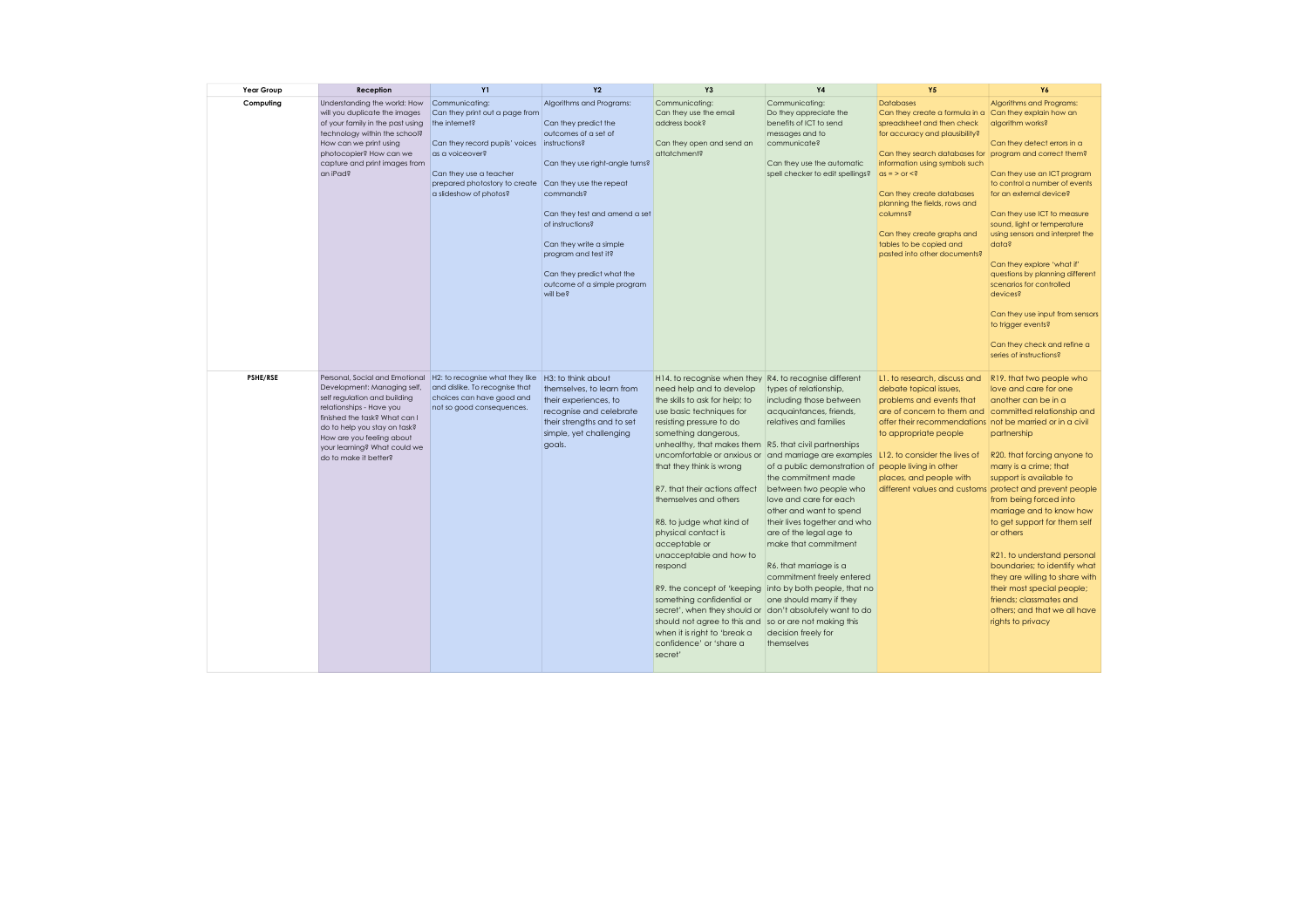| Year Group            | Reception                                                                                                                                                                                                                                                                                  | <b>Y1</b>                                                                                                                                                                                                                                                                                                                                                                                                                                                                                                                                                                                                                                                                                                                                                                        | <b>Y2</b>                                                                                                                                                                                                                                                                                                                                                                                                                                                                                                                                                                                                                                                                                                                                                                                                                                                                                                                                                                                     | Y <sub>3</sub>                                                                                                                                                                                                                                                                                                                                                                                                                                                              | <b>Y4</b>                                                                                                                                                                                                                                                                                                                                              | <b>Y5</b>                                                                                                                                                                                                                                                                                                                                                                                                                                                                                                                                                                                        | Y6                                                                                                                                                                                                                                                                                                                                                                                                                                                                                                                                                                                                                                                                                                                                                                                                                                                                                                                                                                                                                                                                                                                                                                 |
|-----------------------|--------------------------------------------------------------------------------------------------------------------------------------------------------------------------------------------------------------------------------------------------------------------------------------------|----------------------------------------------------------------------------------------------------------------------------------------------------------------------------------------------------------------------------------------------------------------------------------------------------------------------------------------------------------------------------------------------------------------------------------------------------------------------------------------------------------------------------------------------------------------------------------------------------------------------------------------------------------------------------------------------------------------------------------------------------------------------------------|-----------------------------------------------------------------------------------------------------------------------------------------------------------------------------------------------------------------------------------------------------------------------------------------------------------------------------------------------------------------------------------------------------------------------------------------------------------------------------------------------------------------------------------------------------------------------------------------------------------------------------------------------------------------------------------------------------------------------------------------------------------------------------------------------------------------------------------------------------------------------------------------------------------------------------------------------------------------------------------------------|-----------------------------------------------------------------------------------------------------------------------------------------------------------------------------------------------------------------------------------------------------------------------------------------------------------------------------------------------------------------------------------------------------------------------------------------------------------------------------|--------------------------------------------------------------------------------------------------------------------------------------------------------------------------------------------------------------------------------------------------------------------------------------------------------------------------------------------------------|--------------------------------------------------------------------------------------------------------------------------------------------------------------------------------------------------------------------------------------------------------------------------------------------------------------------------------------------------------------------------------------------------------------------------------------------------------------------------------------------------------------------------------------------------------------------------------------------------|--------------------------------------------------------------------------------------------------------------------------------------------------------------------------------------------------------------------------------------------------------------------------------------------------------------------------------------------------------------------------------------------------------------------------------------------------------------------------------------------------------------------------------------------------------------------------------------------------------------------------------------------------------------------------------------------------------------------------------------------------------------------------------------------------------------------------------------------------------------------------------------------------------------------------------------------------------------------------------------------------------------------------------------------------------------------------------------------------------------------------------------------------------------------|
| PE                    | <b>Physical Development: Gross</b><br>Motor - How can you run, hop<br>and jump around the objects<br>and obstacles in the outdoor<br>environment? How can you<br>move carefully over and<br>around small objects? How<br>can you move large loose<br>parts safely when building<br>houses? | Net & Wall<br>-Able to send an object with<br>increased confidence using<br>hand or bat.<br>-Move towards a moving ball<br>to return.<br>-Sending and returning a<br>variety of balls.<br>-Extend co-ordination for<br>hitting.<br>-Participate in simple sending<br>and receiving games.<br>-Score points through sending<br>balls using hitting skills to<br>correct areas.<br>-Develop sending skills with a<br>variety of balls.<br>-Track, intercept and stop a<br>variety of objects such as balls<br>and beanbags.<br>-Select and apply skills to beat<br>opposition.<br>-Extend co-ordination to send<br>and return balls.<br>-Participate in simple sending<br>and receiving games.<br>-Score points through sending<br>balls using hitting skills to<br>correct areas. | Gymnastics:<br>-Describe and explain how<br>performers can transition and<br>link gymnastic elements.<br>-Perform with control and<br>consistency basic actions at<br>different speeds and on<br>different levels.<br>-Challenge themselves to<br>develop strength and flexibility.<br>-Create and perform a simple<br>sequence that is judged using<br>simple gymnastic scoring.<br>-Become increasingly<br>competent and confident in<br>fundamental agility, balance,<br>and co-ordination (ABC) in<br>relation to gymnastic activity.<br>-Develop and perform simple<br>sequences.<br>-Develop body management<br>through a range of floor<br>exercises.<br>-Use core strength to link<br>recognized gymnastics<br>elements, e.g., back support<br>and half twist.<br>-Attempt to use rhythm whilst<br>performing a sequence.<br>-Become increasingly<br>competent and confident in<br>fundamental ABC in relation to<br>gymnastic activity.<br>-Develop and perform simple<br>sequences. | Netball:<br>-To be able to perform basic<br>netball skills such as passing<br>and catching using recognized -Practise and perform a variety<br>throws.<br>-To use space effectively to<br>build attacking play.<br>-To implement the basic rules<br>of netball.<br>-Play in competitive games<br>developing simple tactics.<br>-Master basic movements<br>including running, throwing<br>and catching.<br>-Work collaboratively to use<br>basic tactics for attacking play. | Dance:<br>-Work to include freeze frames<br>in routines.<br>of different formations in<br>dance.<br>-Develop a dance to perform<br>as a group with a set starting<br>position.<br>-Perform routines to audiences.<br>-Perform using a range of<br>movement patterns and set<br>phrases.<br>-Work collaboratively in groups. -Play in competitive games | Handball:<br>-To confidently use specific<br>handball skills in games for<br>example: dribbling, blocking,<br>shooting and keeping goal.<br>-To begin to play effectively in<br>different positions on the pitch<br>in both attack and defence.<br>-To increase power and<br>strength of passes, moving the<br>ball over longer distances.<br>-Use a wide range of handball<br>rules consistently.<br>developing strength and<br>technique.<br>-Able to recognise where<br>improvements could be made<br>in their own work.<br>-Select and combine more<br>complex skills in game<br>situations. | <b>Gymnastics:</b><br>-Lead group warm up showing<br>understanding of need for<br>strength and flexibility.<br>-Demonstrate accuracy,<br>consistency and clarity of<br>movement.<br>-Work independently and in<br>small groups to make up own<br>sequences.<br>-Arrange own apparatus to<br>enhance work and vary<br>compositional ideas.<br>-Experience flight on and off of<br>high apparatus.<br>-Work collaboratively with a<br>partner and in small groups to<br>perform.<br>-Compare performance with<br>previous performances and<br>demonstrate improvement to<br>achieve personal best.<br>-Develop flexibility, balance,<br>strength and control.<br>-Perform increasingly complex<br>sequences.<br>-Combine own ideas with<br>others to build sequences.<br>-Compose and practise actions<br>and relate to music.<br>-Show a desire to improve<br>competency across a broad<br>range of gymnastics actions.<br>-Enjoy communicating and<br>collaborating during group<br>work.<br>-Perform for sustained periods<br>of time demonstrating strength<br>and stamina.<br>-Recognise their own success<br>by reflecting upon and<br>evaluating performance. |
| <b>Trips/Visits</b>   | Kent life?                                                                                                                                                                                                                                                                                 |                                                                                                                                                                                                                                                                                                                                                                                                                                                                                                                                                                                                                                                                                                                                                                                  |                                                                                                                                                                                                                                                                                                                                                                                                                                                                                                                                                                                                                                                                                                                                                                                                                                                                                                                                                                                               |                                                                                                                                                                                                                                                                                                                                                                                                                                                                             |                                                                                                                                                                                                                                                                                                                                                        |                                                                                                                                                                                                                                                                                                                                                                                                                                                                                                                                                                                                  |                                                                                                                                                                                                                                                                                                                                                                                                                                                                                                                                                                                                                                                                                                                                                                                                                                                                                                                                                                                                                                                                                                                                                                    |
|                       |                                                                                                                                                                                                                                                                                            |                                                                                                                                                                                                                                                                                                                                                                                                                                                                                                                                                                                                                                                                                                                                                                                  |                                                                                                                                                                                                                                                                                                                                                                                                                                                                                                                                                                                                                                                                                                                                                                                                                                                                                                                                                                                               |                                                                                                                                                                                                                                                                                                                                                                                                                                                                             |                                                                                                                                                                                                                                                                                                                                                        |                                                                                                                                                                                                                                                                                                                                                                                                                                                                                                                                                                                                  |                                                                                                                                                                                                                                                                                                                                                                                                                                                                                                                                                                                                                                                                                                                                                                                                                                                                                                                                                                                                                                                                                                                                                                    |
| <b>Important Days</b> |                                                                                                                                                                                                                                                                                            |                                                                                                                                                                                                                                                                                                                                                                                                                                                                                                                                                                                                                                                                                                                                                                                  |                                                                                                                                                                                                                                                                                                                                                                                                                                                                                                                                                                                                                                                                                                                                                                                                                                                                                                                                                                                               |                                                                                                                                                                                                                                                                                                                                                                                                                                                                             |                                                                                                                                                                                                                                                                                                                                                        |                                                                                                                                                                                                                                                                                                                                                                                                                                                                                                                                                                                                  |                                                                                                                                                                                                                                                                                                                                                                                                                                                                                                                                                                                                                                                                                                                                                                                                                                                                                                                                                                                                                                                                                                                                                                    |